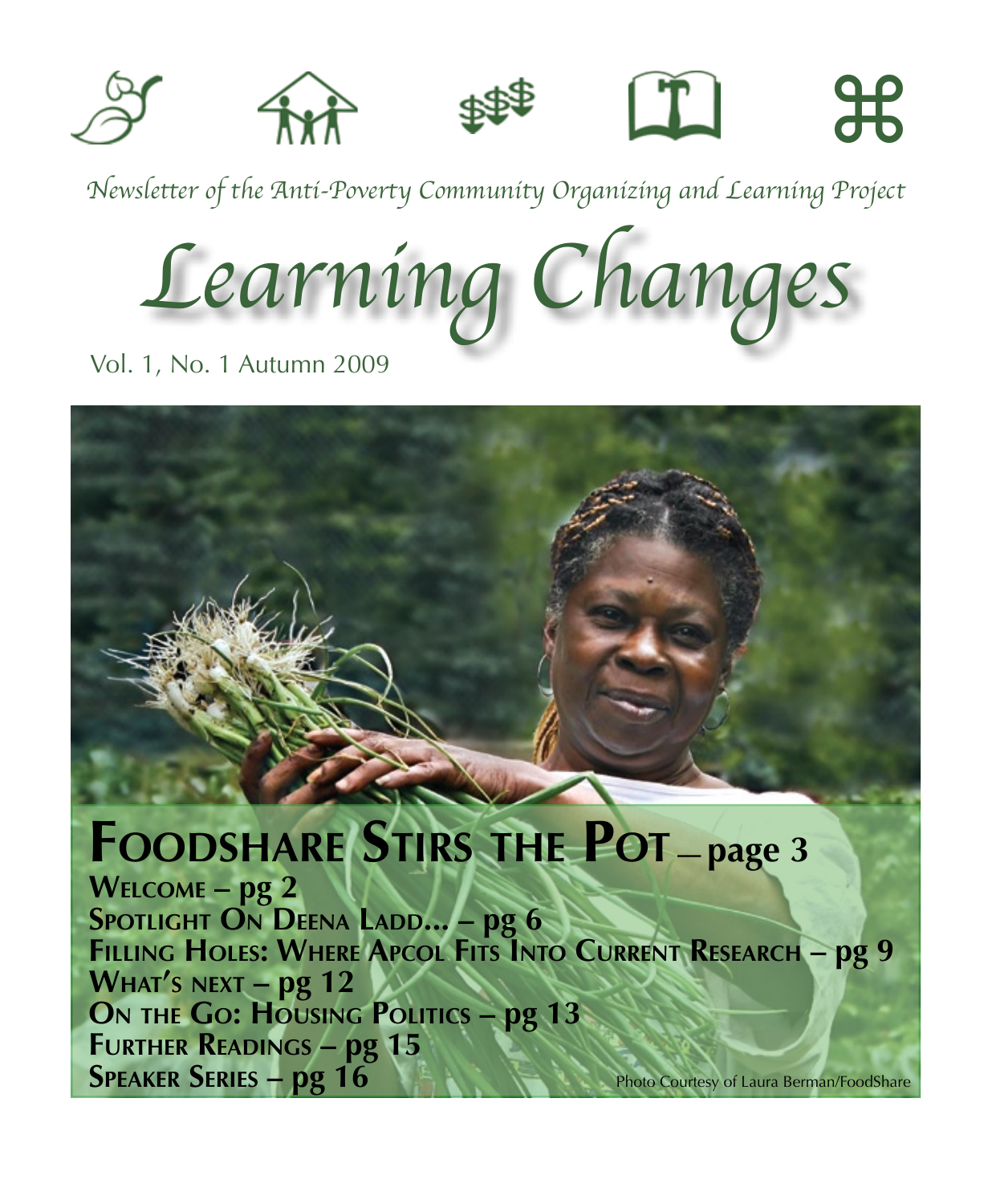## **Welcome to Learning Changes**

by Sharon Simpson



Welcome to your first edition of the Anti-Poverty C o m m u n i t y Organizing and Learning (APCOL) project newsletter.

Newsletters have long been used as a

grassroots tool for information sharing and knowledge brokering. In keeping with that tradition, we in the APCOL project have chosen to incorporate a newsletter as a means of knowledge mobilization and communication. We want to disseminate the what, why, when, who, and how of this action research project. So here goes...

### WHAT IS APCOL?

The APCOL project aims to explore and strengthen:

- • Grassroots community organizing work to combat poverty
- • Popular education and informal learning as supports for combating poverty through activist development and campaigns
- • Implementation of low-cost, accessible communication tools to disseminate what is learned.

This five year research project (2009-2014) is being funded by the Social Science and Humanities Research Council of Canada

(SSHRC) under its Community University Research Alliance (CURA) program

### WHO WILL BE WORKING ON THE APCOL PROJECT?

This Toronto-based project is a collaboration between university and community organizations/groups. It is co-led by researchers at the Ontario Institute for Studies in Education (OISE), University of Toronto and Labour Community Services. Its steering committee consists of representatives from a number of community organizations/groups and other Toronto area universities and colleges.

### HOW WILL THE RESEARCH BE CONDUCTED?

The APCOL project is using engaged action research as well as city-wide surveying techniques in partnership with community groups.

Agreements have been reached between APCOL and the following to study work they have been doing to combat poverty: Food Share Toronto, Social Planning Toronto, Toronto and York Region Labour Council, Association of Community Organizations for Reform Now (ACORN), George Brown College, Ryerson University, and York University.  $\mathcal{H}$ 

*Sharon Simpson is Special Projects Coordinator for Labour Community Services, and community co-leader of the APCOL project.*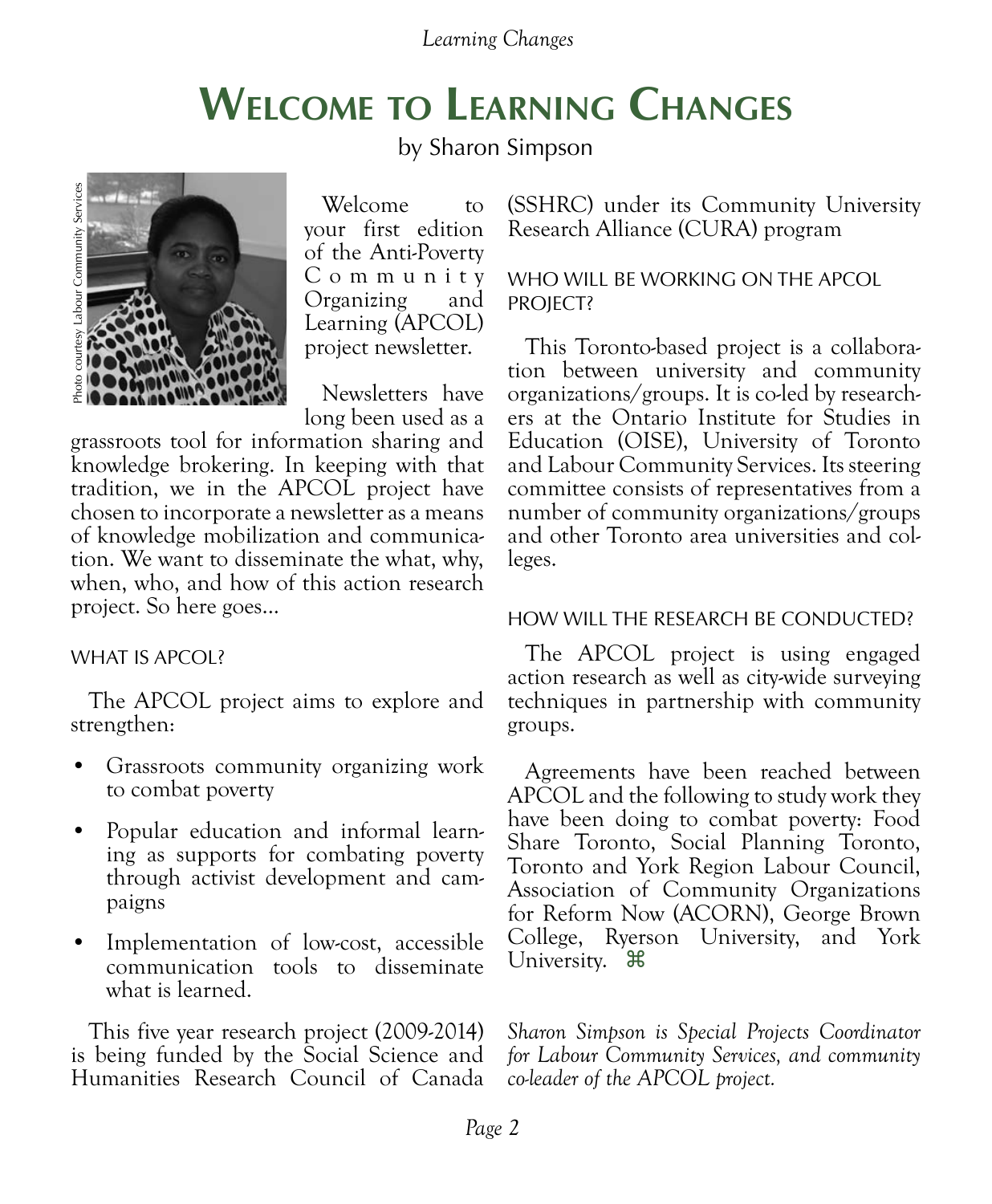# **FoodShare Toronto: Building Community From the Ground Up**

by Phung Lam



It was a rainy Friday afternoon when I set foot in the FoodShare building located on 90 Croatia St. in the heart of downtown Toronto. Coming

to the interview at the end of a work week, I was not expecting to see many people or much momentum around the building. To my surprise, there were several FoodShare members and kitchen staff working hard at their stations. A young intern greeted me with a friendly smile at the reception desk. As I waited for Ravenna in the office, the intern expressed her enthusiasm and love for working at this organization. After a few minutes of waiting, the intern walked me to Ravenna's office to begin our interview.

Ravenna Barker is the Community Food Program Manager at FoodShare. She was a crucial part of the development of the project between APCOL and FoodShare at the beginning; since that time, her role has evolved into more of a supportive one. Currently, she supervises Sarosh Anwar who is implementing the case study project.

As the first of ten case studies with APCOL, FoodShare will help to inform future case studies. The main question that both parties are asking is what brings people into activism and what sustains them. To answer these questions FoodShare will reflect on its work in low income communities with community gardens, food markets, and community kitchens.

When asked about where FoodShare fits in on the continuum of the food security movement- where at one end, there are expensive organics and heirloom varieties, and at the other end, there are people just trying to meet their basic needs, Ravenna had a very specific idea of FoodShare's values. Most important is healthy food. Next is affordability, followed by: culturally appropriate, locally grown, fair trade, and sustainably produced. To Ravenna, the latter two values are still arguable and they both might be at the same level.

During these tough economic times, Ravenna notes that people are finding it even harder to make ends meet and put food on the table. One of the biggest challenges whenever someone is trying to make healthy food choices is the affordability factor. Ravenna acknowledges that buying organic foods, as a means to better our bodies and our world, does come with a higher price tag than buying processed foods. For many people who juggle two or three jobs while trying to spend quality time with their families- the trick is to strike a balance. This is something that "faces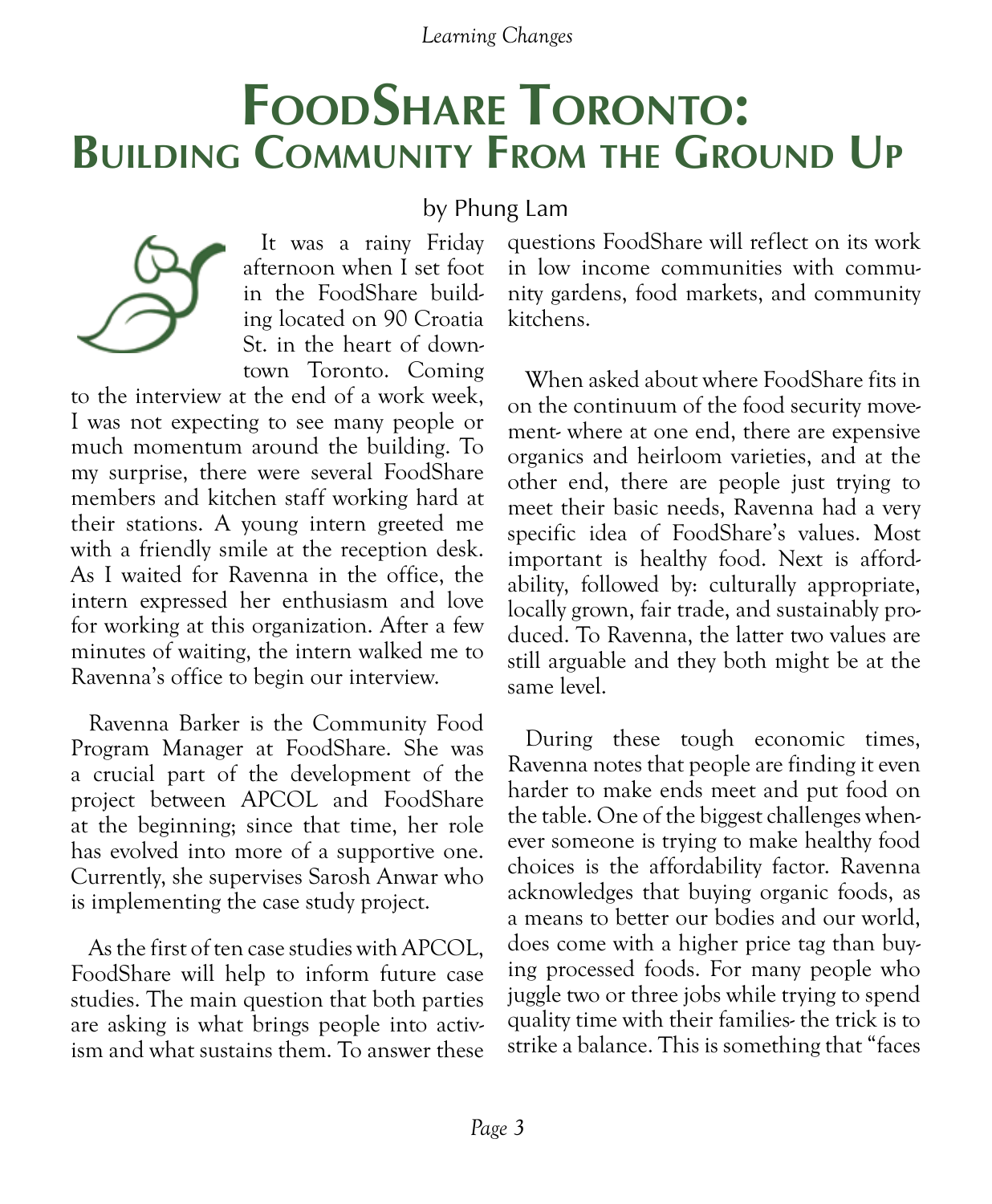all of us…and it's harder when you don't have the resources," said Ravenna.

This is why FoodShare is advocating for a Minister of Food Security- a position that would bridge the gap between food accesscurrently, a responsibility of the Ministry of Health, and the increasing cost of food. In addition, FoodShare is also advocating for monthly food vouchers for everybody. Their approach has always been to do universal programming.

in Ontario solution or made in Canada solution," said Ravenna.

Unfortunately, there are "perverse subsidies" that exist in the food system. In this aspect, Ravenna believes that Canada is not as bad as the United States. Their subsidies are going towards foods that need to be processed rather than into sustainable growing. As an organization, FoodShare's focus has always been on fresh fruits and vegetables and on improving health.



An idea that has gained momentum in the food moment is that of food sovereignty. The idea behind food sovereignty is to give people control of the food system so that they can make choices about how food is produced, distributed, cooked and eaten. Fundamental to this movement,

Photo courtesy of Laura Berman/FoodShare

The idea of food vouchers is not novel to our neighbours to the south. In the U.S., there's the Women, Infant and Children's program (WIC) which has a food voucher for farmers' markets that is working quite well. "We'd love to build on the success of that program and find something that's a made according to Ravenna, is to build communities. "For us, working just on an individual basis is not going to transform the food system. It's only through people working together that transformation is going to happen."

Building capacity, both on an individual level as well as on the community level, is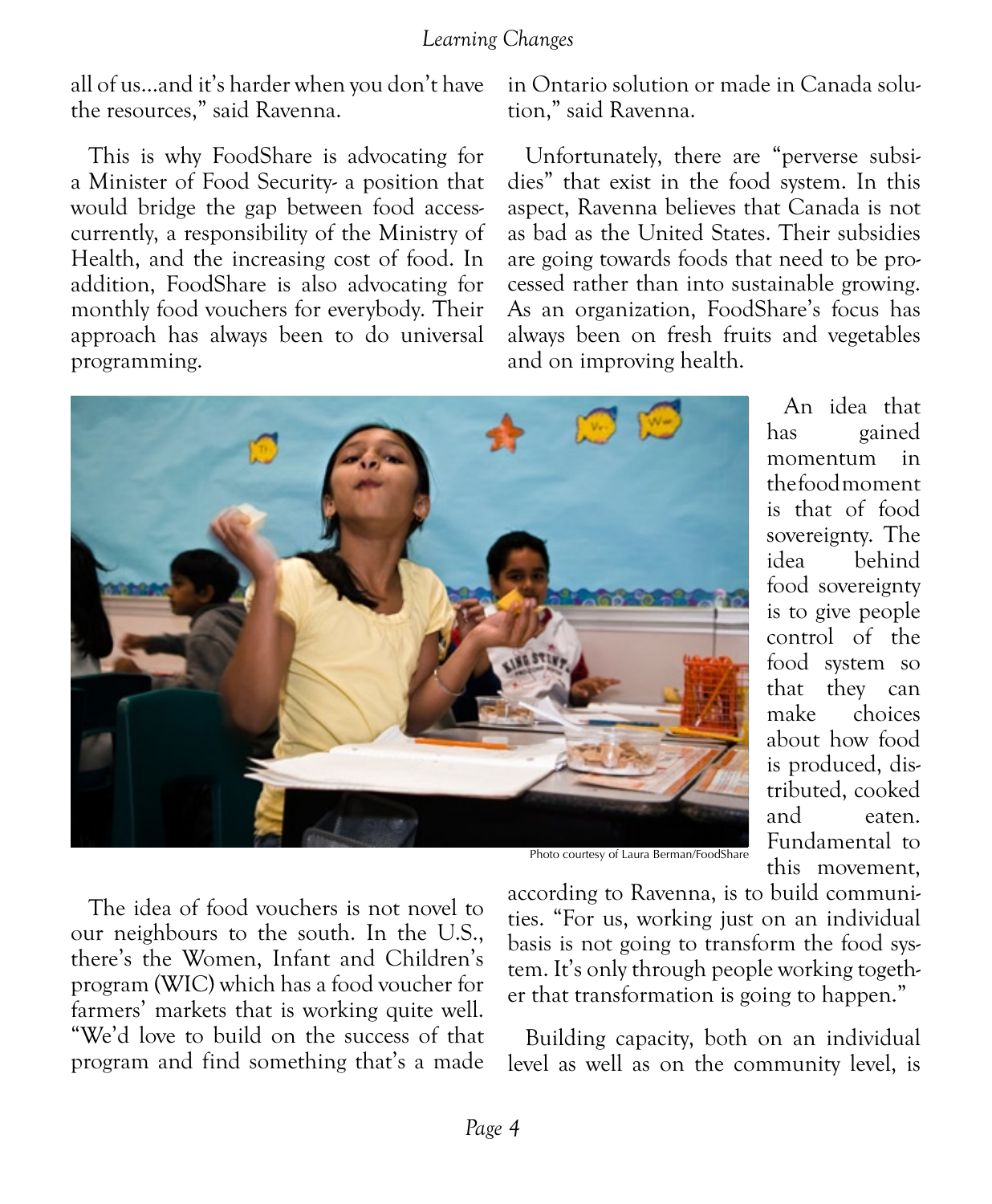# "People are more fit, they are more articulate, and they are more aware of food, poverty, and empowerment issues. Most importantly, we see lots of people's emerging leadership."

a crucial part of what FoodShare does. For example, the organization offers direct training for a variety of projects and facilitates discussions so that people can become aware of their own capacities. This is one avenue that FoodShare has created to give people more opportunities to be an active part of their communities.

These responsibilities are shared by Community Animators- whose job is to go to places, particularly low income neighbourhoods, to help those who want to start programs or food projects get started. They will work with that community group to develop the vision for the project and gather the resources needed to make the project successful. Once the projects are up and running, Community Animators provide ongoing support, advice, and consultation.

Amongst those who become involved with FoodShare, Ravenna recognizes that many already have, on some level, an innate sense of leadership in them. This is why it is even more important for the organization to reach out to those who are disengaged. They are always trying to find ways to meet the needs of a diverse group of people. "Part of what we do is connect to local organizations anywhere we work. So, we're not just out there, a voice in Scarborough or North York, but we come in usually through other community organizations," said Ravenna.

She adds that the organization is conscious of their limitations- not only with language barriers or cultural barriers- but technological ones as well. "We have a website and a Facebook page, but that's really a one way communication. A lot of what we do is around the telephone hotline so if you want to call that a new technology, we could!"

For those who are able to get involved with FoodShare programs, the personal transformation is profound. "People are more fit, they are more articulate, and they are more aware of food, poverty, and empowerment issues. Most importantly, we see lots of people's emerging leadership. They have that latent leadership there and they're just given the opportunity to grow."

I asked Ravenna what she would like to see happen as a result of the APCOL partnership. "I would like to see a group of community leaders that we work with move into a new level of leadership. I hope they become more able to speak on behalf of the issues that are important to their lives and close to their hearts in a much more powerful way. Then they will be capable of training other people and creating the kind of transformation that we as animators seek. And I'd like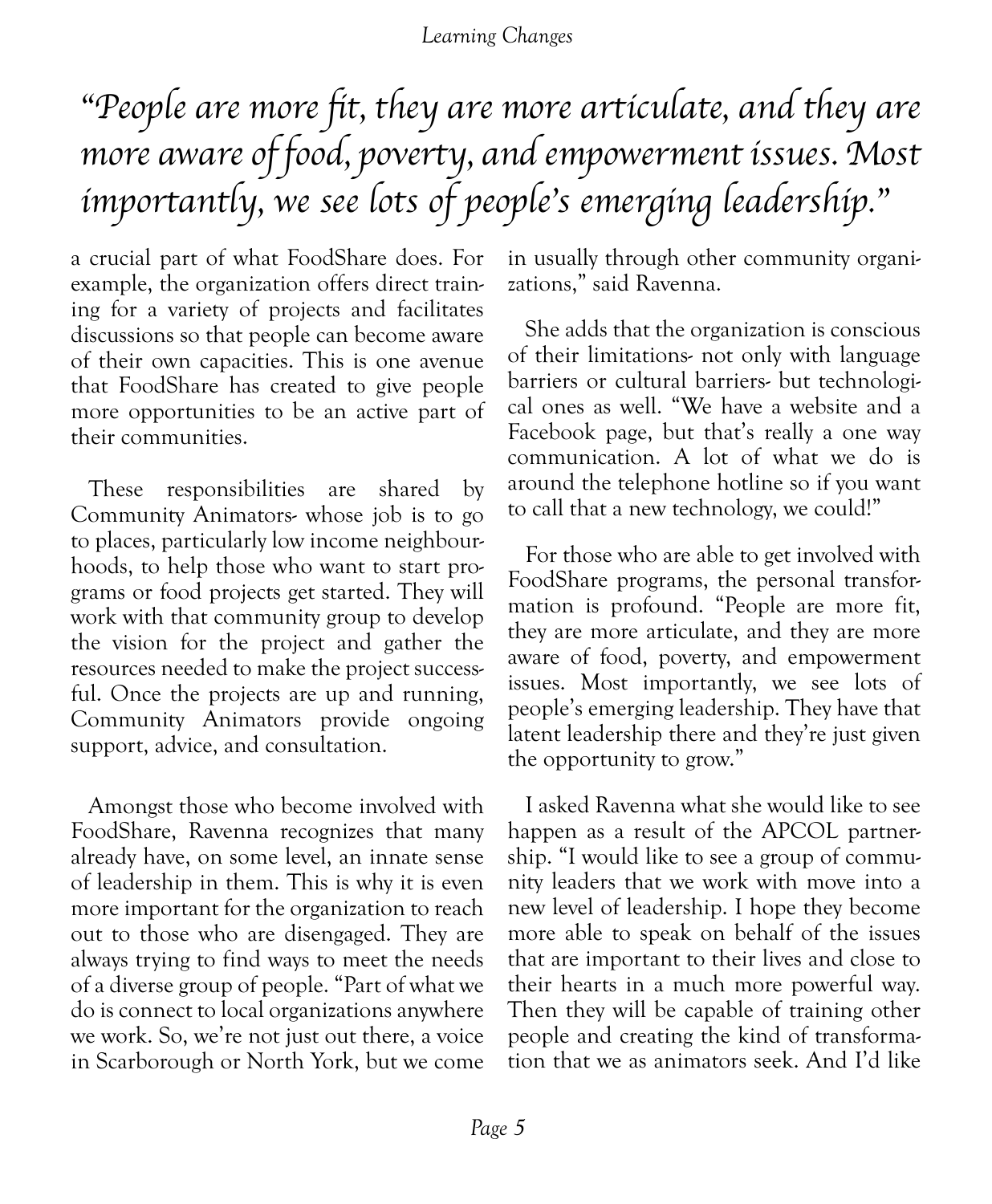## "Food as a community organizing tool ... [is] actually around hope and excitement rather than need and sadness."

to see other cities across the country learn from us as well."

For those who are interested in getting involved in food security issues, Ravenna has this piece of advice for you: start by reading Michael Pollan's book, "The Omnivore's Dilemma". This is a great introduction to the many complexities of food security issues. Then get involved with food security issues for the excitement around it. "People are drawn to this because they see possibility. That's one of the things that I love so much about food as a community organizing tool. It's actually around hope and excitement rather than need and sadness or sense of things not going well. So often, people are drawn to food because they can envision the garden or they can envision the market and they're really excited about the beautiful food they'll get…Coming to things out of a sense of excitement really works much better."

*For more information on FoodShare Toronto, please visit: <http://www.foodshare.net/index.htm>*

*Phung Lam is a graduate student in Curriculum, Teaching, and Learning at the Ontario Institute for Studies in Education, University of Toronto. As an undergraduate student at the University of Waterloo, her research work was on public housing in the Regent Park community. Currently, Phung is doing research on teaching Junior/Intermediate Geography through the lens of social justice.*  $\mathcal{H}$ 

# **Spotlight on: Deena Ladd**

## by Melissa Fong



Deena Ladd of the Workers' Action Centre (WAC) has been using popular education as a technique to advocate with workers for

two decades. Naturally, Deena is one of the first people the Anti-Poverty Community Organizing and Learning (APCOL) project approached, to help identify key ways in which anti-poverty organizations engage their members. My interview with Deena illuminated the importance of reciprocity and learning circles to sustaining a vibrant activist organization.

Deena's day consists of coordinating all activities of WAC and this is no easy feat considering the range of activities the organization undertakes. The organization has worked to improve wages and working conditions for workers of colour, low-wage workers and non-status workers. WAC tries to connect with workers facing violations of their rights on the job by providing educational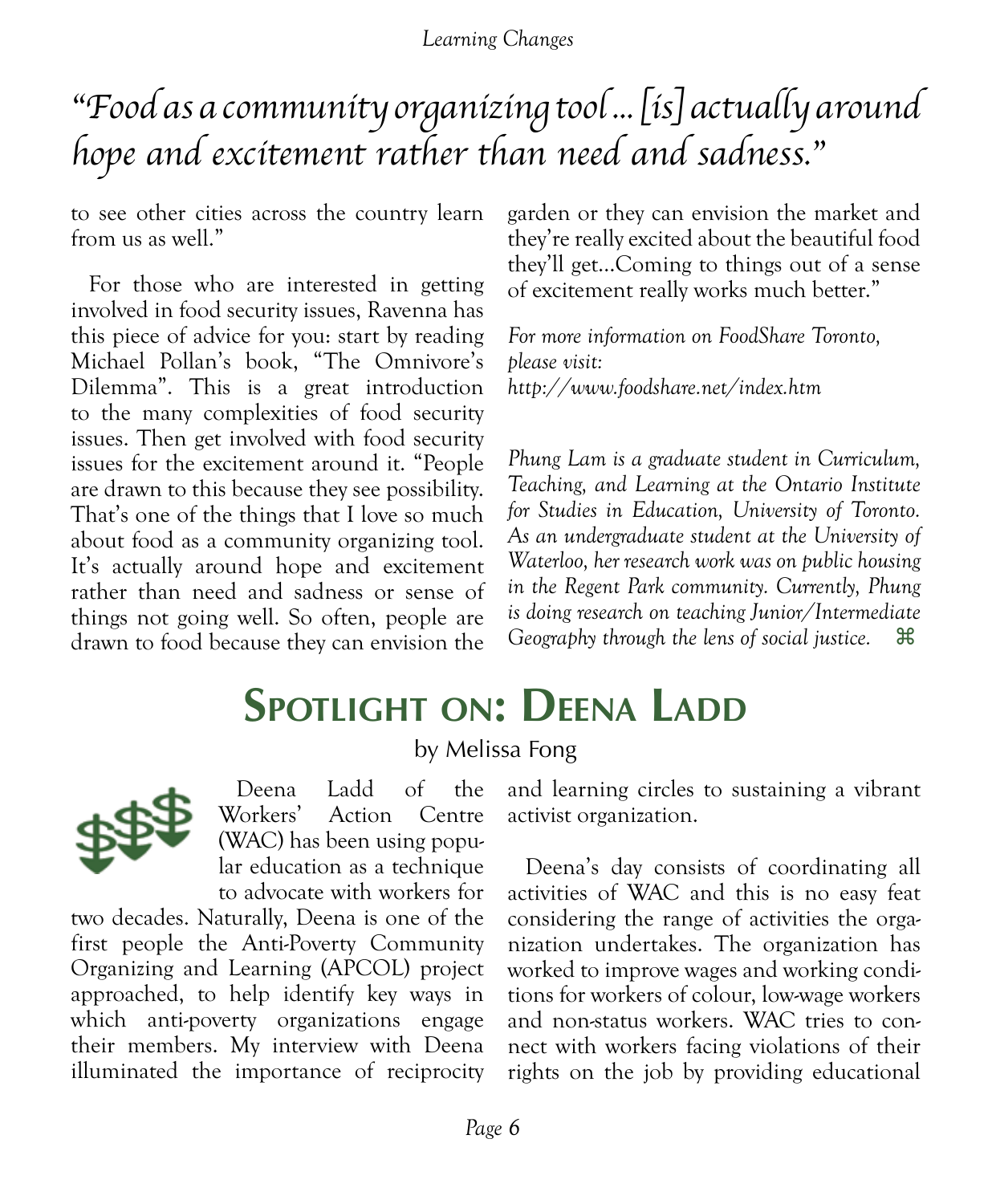workshops, practical information on what to do as well as connecting with people through various community organizations.

WAC believes that the people they work with bring a wealth of experience and knowledge to the table. Deena explains, "We start from that point – workers' experiences on the job, What has that taught them? What changes do they think are needed? What strategies would work to connect with others facing the same issues? We build on their expertise, raise awareness of social justice, the root causes of the systemic inequities we are facing and facilitate conversations on making change."

This approach is exemplified by the way workers connect with WAC through the Workers' Rights Phone Line. The Centre operates a hotline in six languages where people can phone to ask about a problem. WAC workers ask callers to come to an information session. At that session WAC starts off the discussion with people's experiences at work and questions they have about their rights.

"Through the process of finding out what information people have, we are able to connect people's experience to broader issues, such as the lack of enforcement of basic laws, the lack of protection for temporary or contract workers, or just weak labour laws. We have discussions about why this is happening and the need for change," Deena says.

Many people sign up to be a member of WAC at the end of the information session to



Photo Courtesy of the City of Toronto

gain greater involvement in the organization. Through these sessions, WAC aims to move from people's individual problems towards empowering workers to fight for change.

"When people become members we invite them to Organizing Meetings where workers become involved in broader organizing and contribute to campaign development. This gives them an opportunity to be a part of a learning process, supporting workers to participate in politicized actions that give participants the courage to fight for their rights."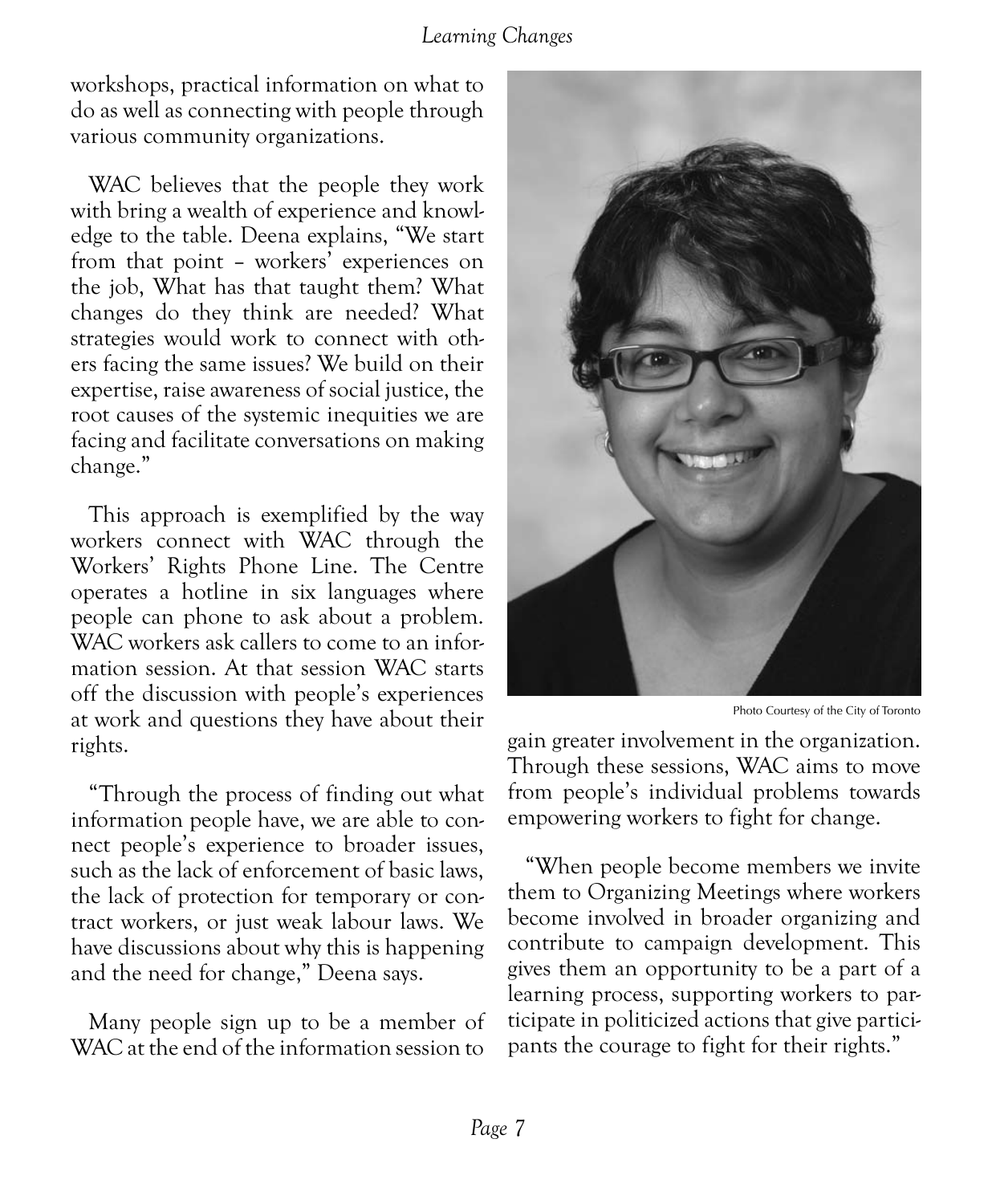The majority of WAC leadership consists of people who made that first call because of an individual violation they experienced. Their development into activism demonstrates the reciprocal relationship WAC develops with its members: people may come to the organization wanting a "fix" to their problem, but through organizing and learning about workers' rights issues they become engaged as long-term members.

One of the goals of WAC is to help members develop into popular educators themselves so that they may organize and lead subsequent mobilizations.

Outreach, skills training, political education and workshops help members learn how to frame issues, hone in on key messages, and develop an understanding of what changes are needed to improve wages and working conditions. WAC is an advocacy group, not a charity. It stresses the need for its members to commit to goals of social justice and human rights and, most instrumentally to their success to collectively organize, developing a systemic understanding of individual problems.

Accessibility to participating in WAC is increased by ensuring it is multi-lingual and covers a wide geography, and having weekly info sessions in two locations in the GTA. However, WAC struggles, like many social justice organizations, to maintain participation as it knows that the people who are most at risk of precarious work situations have the most hardship in attending meetings and finding time to participate.

To build the vibrant membership it currently has, it incorporates buddy systems, partnerships that keep members up to date, and tries to develop relationships and interpersonal support through the organizing process.

Deena is one of six staff at the WAC. It is impressive to see organizing committees not only in Downtown Toronto, but also in Scarborough, and the development of a third committee in North York. WAC developed from the coming-together of a group of participants from a CURA-funded research project, co-led by Deena, in search of solutions to the precarious work situations they were experiencing. "When the research was completed, participants wanted to organize and have an organization that represented them," said Deena.

The APCOL project can be inspired by the model of the Workers' Action Centre which successfully utilizes popular education and empowers members to mobilize. Our project is sure to be successful if we can emulate WAC's ability to develop momentum for the anti-poverty movement.

*For more information about the Workers' Action Centre please visit: <http://www.workersactioncentre.org>*

*Melissa Fong is a graduate student in Adult Education & Community Development at the Ontario Institute for Studies in Education, University of Toronto. Her current research is on the topic of anti-poverty social movements and settlement houses in Canada. Melissa also writes for the* Ryerson Free Press *and* rabble.ca*.* z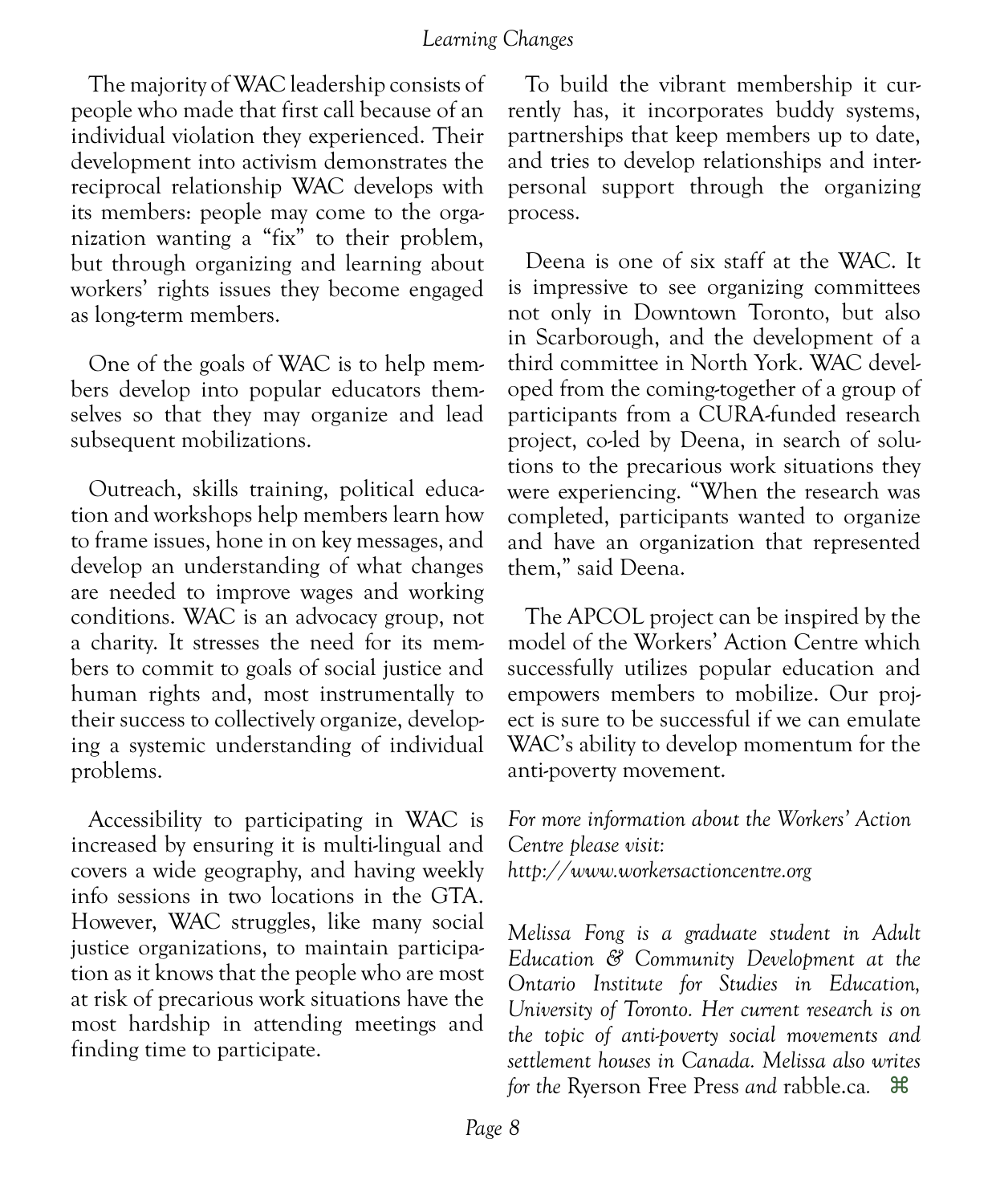## **Filling Holes: Where Apcol Fits Into Current Research**

by Peter Sawchuk and Sharon Simpson

Our APCOL project is using action research to fill in several important gaps in the existing resources on anti-poverty activity. By doing this, we can deepen and widen our ability to understand ways in which activists and communities take on the challenges of poverty in Toronto and elsewhere.

There is no shortage of excellent research on poverty and anti-poverty in today's societies. Research from around the globe as well as right here in Canada has looked at the



multi-dimensional nature of poverty. It has explored who is affected most deeply by poverty. It has investigated how poverty emerges, and how citizens can self-organize, struggle and create positive change in their commu-

nities and economies. There is survey style research that has looked at these issues on a broad scale. And, there are also a great number of detailed studies of individual instances of people organizing and responding to challenges of one type or another. In setting the research goals of the APCOL project we carefully reviewed this research for ideas that were not yet fully understood and applied.

The first gap we found is perhaps so basic that researchers do not give it a second thought. Research has seldom if ever looked closely at how social changes ultimately depend upon how people – individually and collectively – undergo change themselves, or *learn*. In fact, very few researchers have combined studies of social movement development and antipoverty action with an exploration of *activist learning and development*. According to the research, learning just seems to happen. Yet

**Popular Education:**  Planned educational efforts within organized campaigns that build in a systematic way from community members' experience.

we know, as organizers, activists and participants that between organizing for change and actually bringing change about people respond in very different ways. How is it,

the APCOL project asks, that when faced with apparently similar conditions people respond so differently? This, we think, is a matter of different types of learning.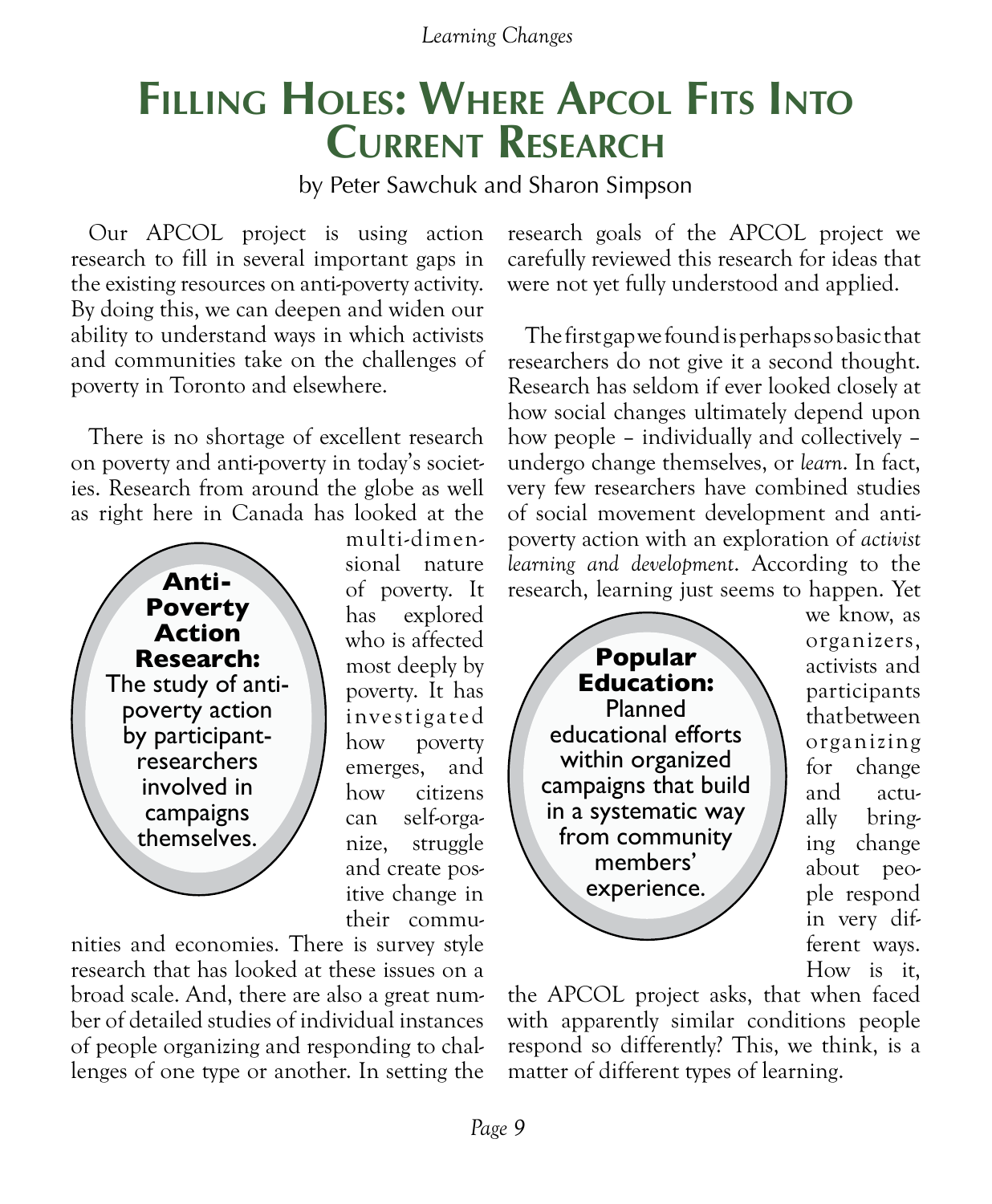A second gap that was revealed in our review of research was that studies often focused on a single issue (e.g. housing, school completion, living wage, health/nutrition) rather than seeing these as inter-linked in a broader perspective on poverty and antipoverty action. Our response was to look at how these are (or could be) related to each other as a comprehensive effort undertaken across an entire metropolitan area.

A third gap we identified was that survey and focused case study research were seldom combined to answer questions. Each of these research methods has its own unique strengths. Survey research allows us to see the effects of broader conditions and patterns of activity. Detailed studies of individual campaigns on the other hand help us see in greater detail how individuals and groups are seeking to bring about positive changes. In response to this, the APCOL project is using both large-scale surveying of antipoverty action/conditions combined with a series of eight detailed case studies. All of these are used within a framework of 'action research'.

The fourth and final gap in the research is that it usually explores a small number of isolated factors affecting the organizing process. Part of the problem here is that individual researchers work on the basis of a specific field or research discipline. Yet the boundaries between academic disciplines often hinder rather than help us take on real-world social problems. We believe that research that asks and answers questions across different research fields has an important role to play. For this reason, the APCOL project has



brought together researchers from a variety of academic disciplines – social movement studies, sociology, political science, political economy, policy studies, labour studies, anti-racism, feminist studies and educational studies – in order to ask and answer important questions about the nature of poverty, anti-poverty and activism.

The combination of research ideas is an important strength of the APCOL approach. The following are the four sets of research ideas at the centre of our collective efforts.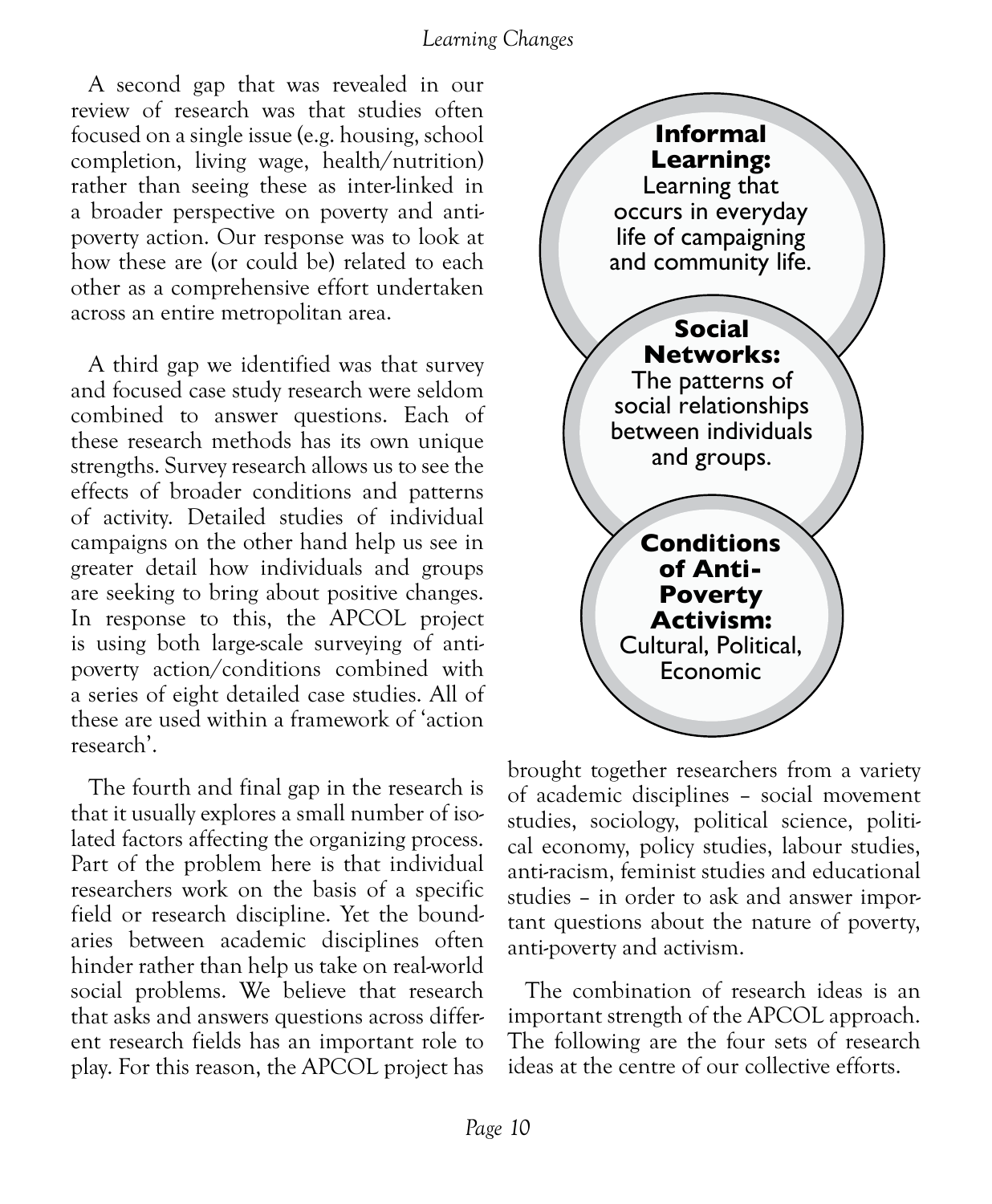### IDEA 1 – POPULAR EDUCATION/INFORMAL **LEARNING**

Very little detailed analysis of how learning takes place in anti-poverty campaigns is found in the research literature to date. The APCOL project will focus on individual and collective learning processes. Specifically we investigate *popular education* efforts which can be used to develop activists and campaigns. We also investigate *informal learning* efforts by activists, community participants and those in the community that may not be actively participating in a campaign.

### IDEA 2 – SOCIAL NETWORKS

Every campaign or effort at social change depends on *social networks,* whether this involves friends, family, or other campaign participants. These social networks are complex and overlapping. Social networks research is well developed in relation to social change efforts of many different kinds. The APCOL project will link social network research to understanding how people come to participate in campaigns with specific learning outcomes for seasoned, emerging and potential participants.

### IDEA 3 – CONDITIONS OF ACTIVISM

Both learning processes and social networks, of course, take place within *specific conditions*. These conditions play a fundamental role in defining strategy, and influence the success or failure of organizing efforts. How is campaign success or failure influenced by cultural differences; economic and local labour market conditions; local, municipal, provincial and even national political conditions? While many previous studies have

highlighted the role of one set of conditions or another, few combine them.

### IDEA 4 – EQUITY & BIOGRAPHY

Who becomes engaged in different forms of anti-poverty campaigns? How does who they are affect their participation and learning? And, how do their different social networks and conditions shape who becomes an activist or leader, and who remains excluded from participation?

Research on learning in anti-poverty campaigns and social movement development has rarely addressed such questions together.



Anti-pover ty activity itself often shows very uneven attention to such matters, and in so doing can result in exclusions. The APCOL project undertakes the study of equity, inequity and biography with-

in anti-poverty organizing and activist development as a matter of learning, un-learning and breaking down barriers.  $\mathcal{H}$ 

*Peter Sawchuk teaches in the Department of Sociology and Equity Studies in Education at the Ontario Institute for Studies in Education, University of Toronto. With David Livingstone, he is academic co-leader of the APCOL project.*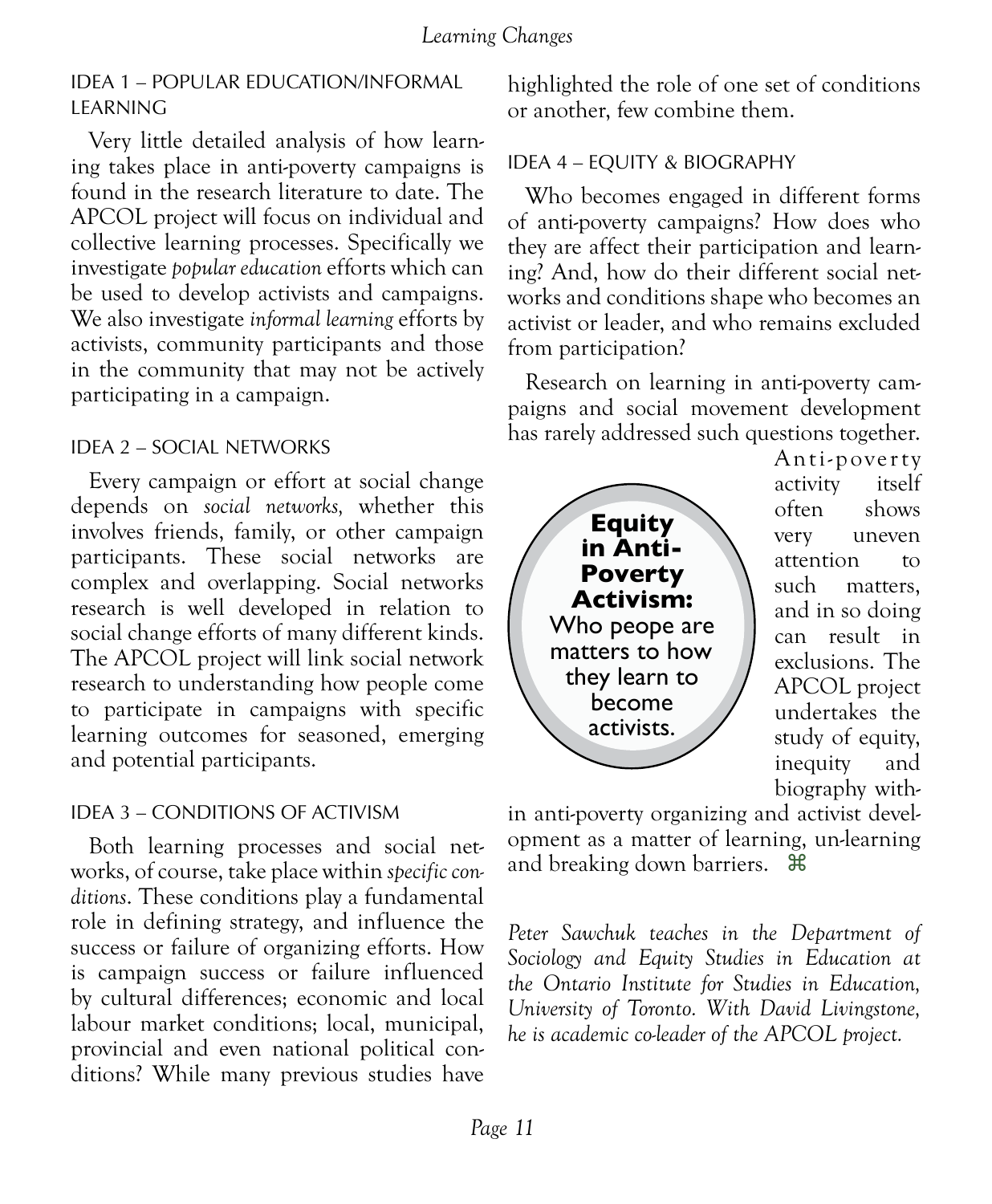# **What's next**

### by D'Arcy Martin



Through the fall and winter 2009-2010, the project's in-depth interviewing and recording will concentrate in two locations – Foodshare and the community organizations in Kingston-Galloway, while also

completing a historical review of the campaign for a \$10 Minimum Wage in Toronto. The following year, we plan to add two more locations, to do a background survey on all four locations, and to have our first full-scale knowledge exchange among the project participants in all locations. Whew!

#### SUPPORT FOR ORGANIZING

Community activists will co-design and help to carry out the research in each of the campaigns, guided by a coordinating community partner and an academic researcher. Participatory action research methods will ensure not only that the most relevant data are produced for the study, but that opportunities are created at the grassroots level to support and enhance innovative organizing strategies. Among these opportunities will be the support of a network of organizations and groups, which has been a key attraction for participating community researchers and activists.

#### COMMUNITY AND UNIVERSITY PARTNERS

As well as the case studies, APCOL community partners include the Black Action Defense Committee, Chinese-Canadian National Congress (Toronto chapter), Social Planning Toronto, United Way Canada, Canadian Centre for Policy Alternatives and others. These community groups will be joined by researchers from Ryerson University, York University, George Brown College, and the University of Toronto. Together, the representatives of these organizations and institutions have a wealth of experience both in conducting anti-poverty, urban, and community research, and in leading community initiatives.

#### MULTIPLE RESEARCH ANGLES

Our approach is to balance the qualitative in-depth material with some analysis of the social and political environment, set against a backdrop of quantitative survey results. From these multiple angles, a picture should start to emerge of the diverse processes by which people learn to become engaged in anti-poverty community action, and to sustain their engagement over time. By the end of the second year, 2010-2011, we hope that anti-poverty networks will have been strengthened by our work, and that we will have learned enough to contribute directly to the advocacy work around social and economic inequality.

### TOOLS FOR ACTION

Over the five year period of this project, we will continue filling in more details in the portrait of learning for social and economic justice. Increasingly in the second half of our work, the public education and advocacy part of our participatory action research will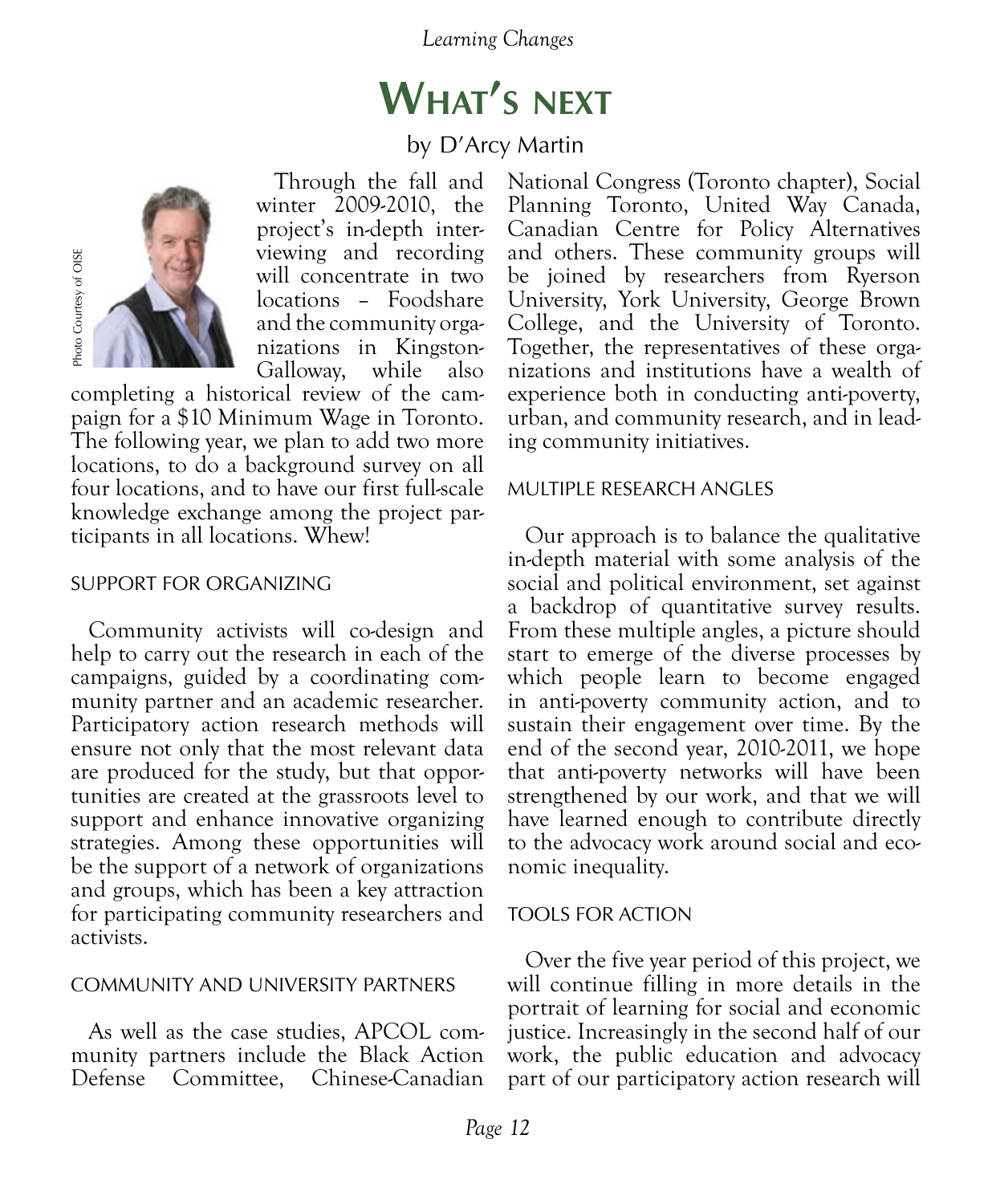come to the fore. By the end of this initiative, we hope to have a richer understanding and recognition of the knowledge and skills participants have developed and to have influenced the community services provided to support that learning.

#### SHARING RESULTS

APCOL has ambitious plans to communicate the results of the study, reaching all the way from the grassroots to national and international gatherings. These include:

- Speaker series in Toronto neighbourhoods as well as at college and university campuses;
- A newsletter:
- Hosting two conferences;
- Scholarly works including peer-reviewed papers to be presented at national or international conferences, and for publication; and,
- Engagement with all levels of government on policy issues stemming from the research.  $\mathcal{H}$

*D'Arcy Martin is an activist educator and coordinator of the APCOL project.*

## **Housing Politics**

### By Yutaka Dirks and the Housing Network of Ontario (HNO)



On, September 30th, the final official public affordable housing strategy consultation was held in Thunder Bay. Low-income tenants, agencies, social

housing advocates and others closed out the round of official public consultation with calls for a bold long-term affordable housing strategy which meaningfully addresses the deep housing needs in Ontario.

But the official consultation meetings are not the end of HNO's work, and there are many opportunities to build the movement for affordable housing.

On Tuesday, November 3rd, members of HNO met with Minister of Housing Jim Watson to press for a comprehensive, fullyfunded housing strategy with bold targets. We emphasized that the plan must ensure Ontarians can live poverty-free and with dignity in housing that is stable, adequate, equitably accessible and affordable. Watson ing strategy would be released by June 2010.

### THE HNO PROPOSAL

On Monday, November 16, HNO released *Communities Speak: A Summary of the 2009 Provincial Housing Consultations*. The report reflects government-led consultations held between June and November with housing providers, tenants, agency staff, private landlords, and low-income people in housing need. Ontarians were clear: we need a comprehensive, long-term affordable housing strategy with bold targets to improve the housing situation of low-income Ontarians.

The report summarizes core conclusions of the consultations with 40 recommendations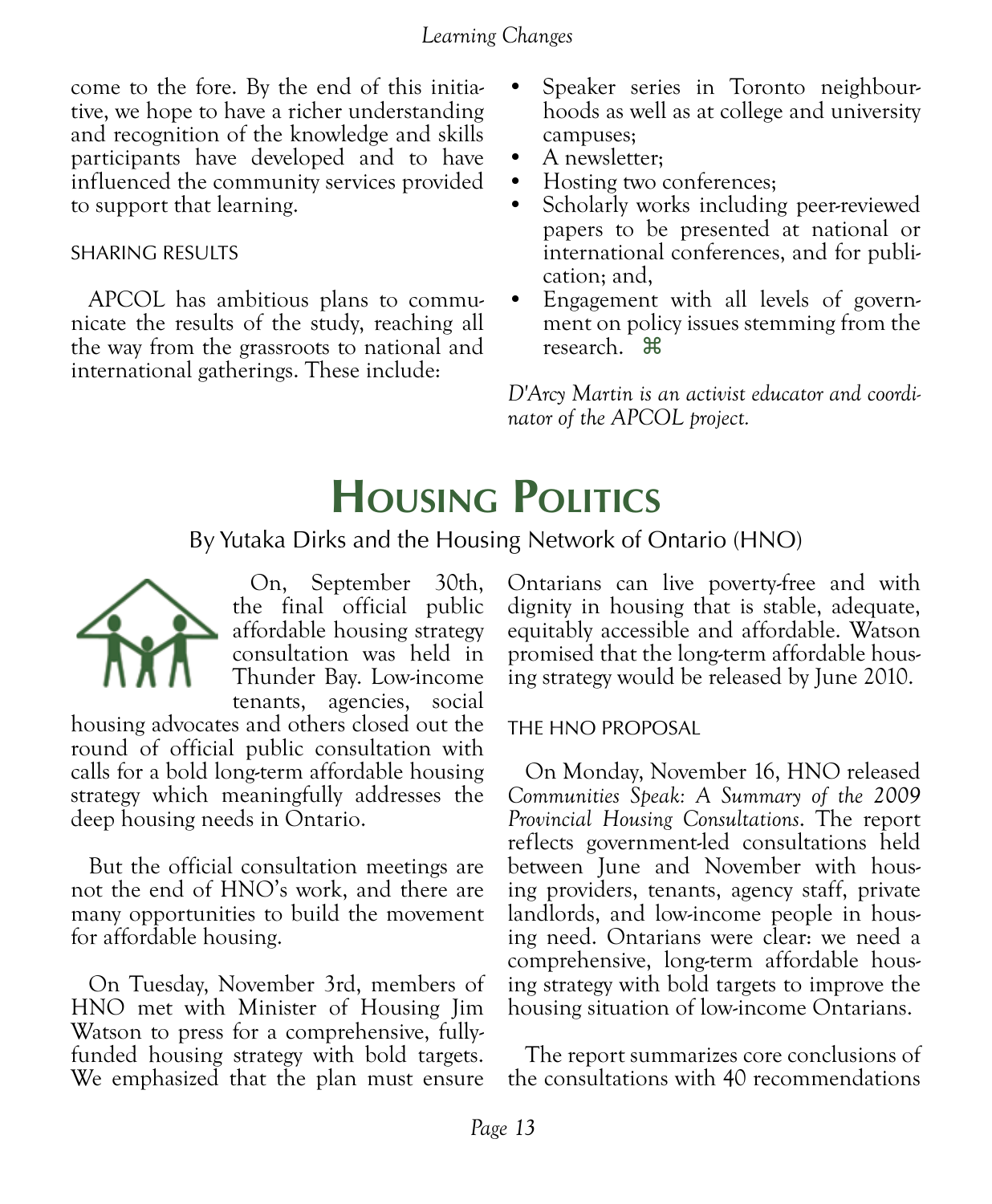for the provincial government to enact. You can view the report by visiting: [http://www.](http://www.stableandaffordable.com/content/communities-speak) [stableandaffordable.com/content/commu](http://www.stableandaffordable.com/content/communities-speak)[nities-speak](http://www.stableandaffordable.com/content/communities-speak). It is available in both English and French and is downloadable as a pdf.

#### MAKE A WRITTEN SUBMISSION TO THE PROVINCIAL CONSULTATION

At our meeting with Minister Watson we learned that while many hundreds of people have participated in the consultations, he has not received many formal written submissions. It is imperative that he hear from you – both because the long-term affordable housing strategy must be responsive to community needs, but also to underscore that housing is a priority in every community.

If you haven't done so already, please make a written submission to the Provincial consultation process, highlighting the housing needs and solutions in your community.

Written submissions are being accepted until December 31, 2009. The mailing address is Housing Policy Branch, 14th Floor, 777 Bay St., Toronto ON M5G 2E5.

> HNO has created an on-line hub at [http://stableandaf](http://www.stableandaffordable.com/content/communities-speak)[fordable.com/](http://www.stableandaffordable.com/content/communities-speak) that is regularly being updated with the latest news, reports from community meetings, tips for actions and plenty of other resources.

Also on the HNO web site:

• tell us your housing story ([http://www.stableandafford](http://www.stableandaffordable.com/content/tell-us-your-story-0)[able.com/content/tell-us-your](http://www.stableandaffordable.com/content/tell-us-your-story-0)[story-0](http://www.stableandaffordable.com/content/tell-us-your-story-0));

• find plenty of helpful resources [\(http://www.stable](http://www.stableandaffordable.com/content/helpful-resources)[andaffordable.com/content/](http://www.stableandaffordable.com/content/helpful-resources) [helpful-resources](http://www.stableandaffordable.com/content/helpful-resources));

tell us what's happening in your community [\(http://www.stableandaffordable.](http://www.stableandaffordable.com/content/whats-happening-your-community) [com/content/whats-happening-your](http://www.stableandaffordable.com/content/whats-happening-your-community)[community](http://www.stableandaffordable.com/content/whats-happening-your-community))

and you will find out what is happening in other places and learn more about the Housing Network of Ontario.  $\mathcal{H}$ 

*For more information contact: Yutaka Dirks Advocacy and Outreach Coordinator Advocacy Centre for Tenants - Ontario 425 Adelaide St. W., 5th Floor. Toronto, ON M5V 3C1 Email: dirksy@lao.on.ca Tel: 416-597-5855 x. 5243*

Photo: G. de Montmollin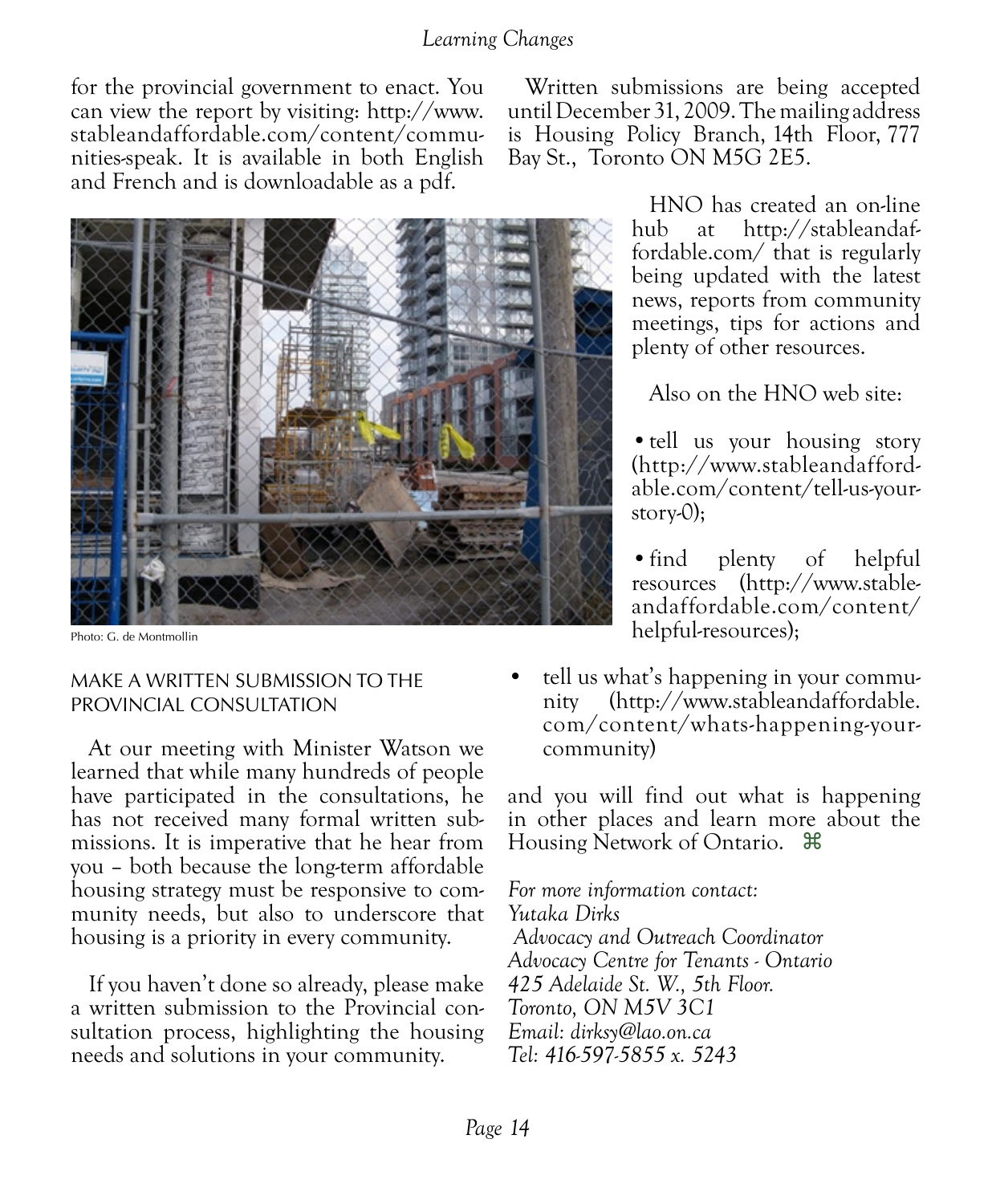## **Further Readings of Interest**

Alinsky, S. (1972). *Rules for Radicals*. New York: Random House.

Banks, A. (1991-1992). "The power and promise of community unionism", *Labor Research Review 18* (Fall/Winter), pp.17-31.

Bourdieu, P. et al. (1999). *Weight of the World: Social Suffering in Contemporary Society.* London: Stanford University Press.

Choudry, A. and Shragge, E. (2007). *Constructing Immigrant Workers: Adaptation and Resistance*. Paper presented at Fear, the City and Political Mobilization conference, INRS, April 16-17.

Conway, B. and Hachen, D. (2005). "Attachments, Grievances, Resources and Efficacy: The determinants of tenant association participation among public housing tenants", *Journal of Urban Affairs*, 27(1), pp.25-52.

Cranford, C. J. and Ladd, D. (2003). "Community Unionism: Organising for Fair Employment in Canada" *Just Labour,* 3(fall), pp.46-59.

Diani, M. (2002). "Network Analysis." In B. Klandermans and S. Staggenborg (eds) *Methods of Social Movement Research*. Minneapolis, MN: University of Minnesota Press, pp. 173-200.

Eyerman, R. and Jamison, A. (1991). *Social movements: A cognitive approach*. University Park, PA: Pennsylvania State University Press.

Granovetter, M. (1985). "Economic action and social structure: The problem of embeddedness", A*merican Journal of Sociology,* 91(3), pp.481–510.

Hall, B. and Turey, T. (2006). *State of the Field Report: Social Movement Learning*. Victoria, B.C.: University of Victoria.

Harris, R. (1987). "A social movement in urban politics: A reinterpretation of urban reform in Canada", *International Journal of Urban and Regional Research*, 11, pp.363–79.

Jarley, P. (2004). "Unions as Social Capital: Renew through a Return to the Logic of Mutual Aid" *Labor Studies Journal*, 29(4), pp.1- 26.

Middleton, A., Murie, A. and Groves, R. (2005). "Social Capital and Neighborhoods that Work" *Urban Studies*, 42(10), pp. 1711- 1738.

Putnam, R. (2000). *Bowling alone: The collapse and revival of American community*. New York: Simon & Schuster.

Reynolds, D. (2001). "Living Wage Campaigns as Social Movements: Experience from Nine Cities", *Labor Studies Journal*, 26 (summer), pp.32-54.

Rivera, L. (2004). "Learning Community: Popular Education and Homeless Women" *Women's Studies Quarterly*, 32(1/2), pp. 196- 212.

Sawchuk, P. (2009) "Anti-colonialism, Labour and the Pedagogies of Community Unionism: The Case of Hotel Workers in Canada". In A. Kempf (ed) *Breaching the Colonial Contract: Anti-Colonialism in the US and Canada*. New York: Peter Lang.